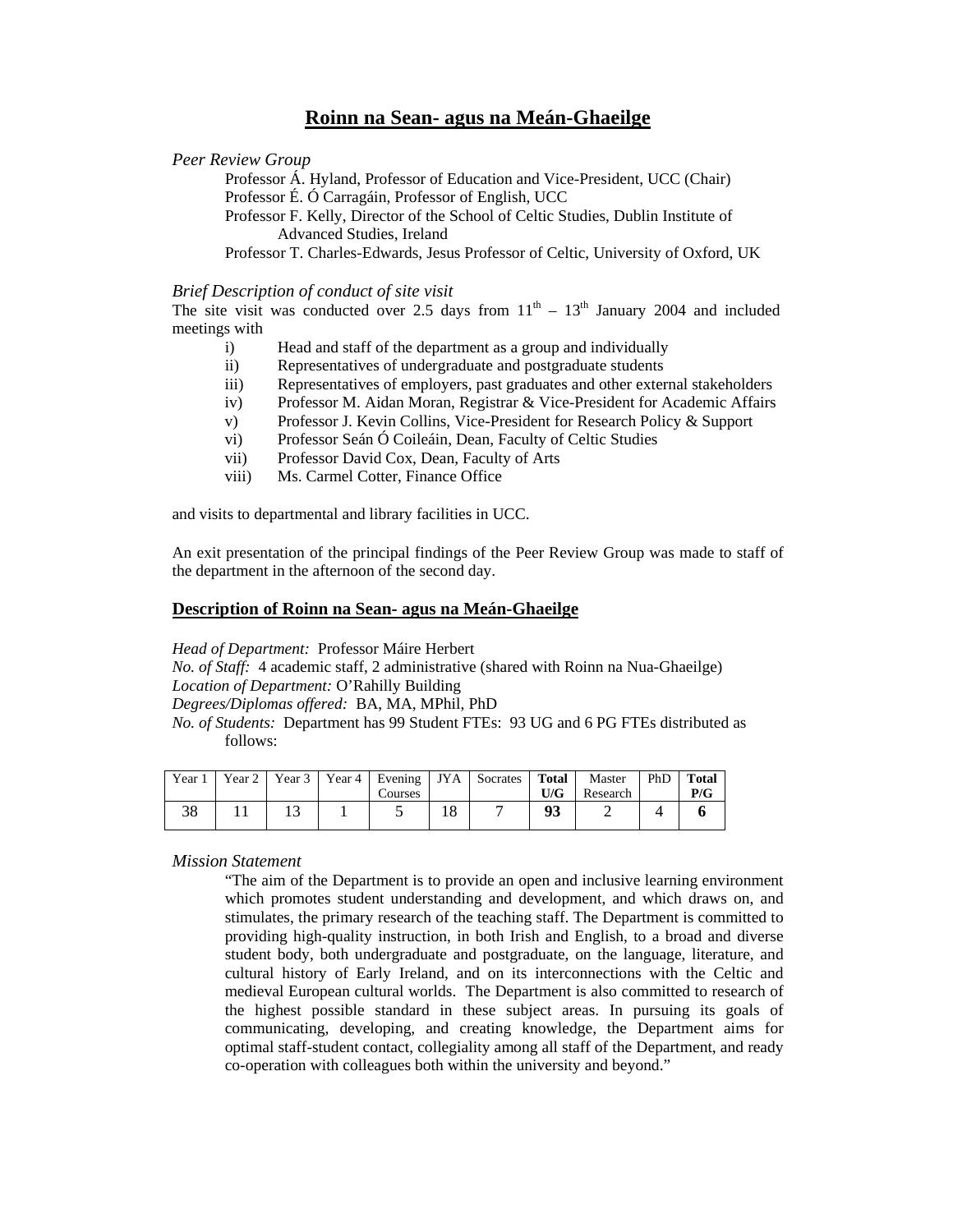# **General Comment on Quality Review**

The reviewers found the self-assessment report very readable and coherent. It was realistic, and self-critical where appropriate, and successfully identified all the major strengths of the department and the threats to its further development. The reviewers considered that this impressive report was most helpful, and gave the reviewers an excellent starting-point for their work. The reviewers agreed with the self-assessment report that there is excellent communication among staff, and that there is 'an ethos of teamwork, efficient use of resources, and valuing individual skills'. The reviewers felt that the harmonious relations within the department had equally benefited the department's research and its teaching.

The reviewers were particularly impressed by the close and creative cooperation between the Department of Early and Medieval Irish and the Department of Modern Irish. This cooperation is enhanced by the joint participation of staff of both Departments in the organisation of the annual Irish Texts Society Seminar, and by the welcome occasional participation from the Modern Irish Department in the Department of Early & Medieval Irish weekly staff-postgraduate seminar.

The students whom the review-group met, both undergraduate and postgraduate, were unanimous and unstinting in their praise for the staff's attitude to students. They repeatedly testified to the staff's generosity with their time, expertise, and even with their own personal libraries.

The reviewers, and in particular the external reviewers, were agreed that the department has an outstanding reputation, both within the National University of Ireland and internationally. This was fully confirmed by the range and quality of the universities from which the postgraduates came. These included highly prestigious universities in the USA, Europe and Great Britain, including universities which are themselves centres of excellence in Early and Medieval Irish. The reviewers considered that a department that can so ably attract postgraduates from overseas is a most valuable resource in which it would be wise for the University to invest.

The reviewers were impressed by the success of the Department in attracting research money. The Locus project was originally funded through PRTLI1 and is currently funded under Scheme 4 (Projects) of the Irish Research Council for the Humanities and Social Sciences (IRCHSS). A number of research post-graduate students in the Department are funded under the Schemes 1 and 2 of the IRCHSS (post-graduate and doctoral students) and others are funded from various sources including Finnish and U.K. sources. The reviewers were also impressed at the success of the Department in attracting funding through its involvement in the Early Start programme and through JYA students. The continuing ability of the Department to generate income through initiatives of this kind will strengthen the viability of the Department in future years as the university's dependency on government funding will perforce be reduced.

Taking account of the stage they have each reached in their academic development, all members of the Department, both junior and senior, have excellent research records. The senior members of the department have an enviable record in major research and have published innovative works of the highest scholarly standard. The reviewers were glad that the retired Professor continues to play an active part in the research agenda of the department, particularly through his continued leadership of the 'Locus' project.

The reviewers noted that, in spite of their remarkable achievements, the members of the department felt that there was a 'difficulty in making their voice heard' within UCC. The reviewers were of the view that this, rightly understood, was a sign of strength rather than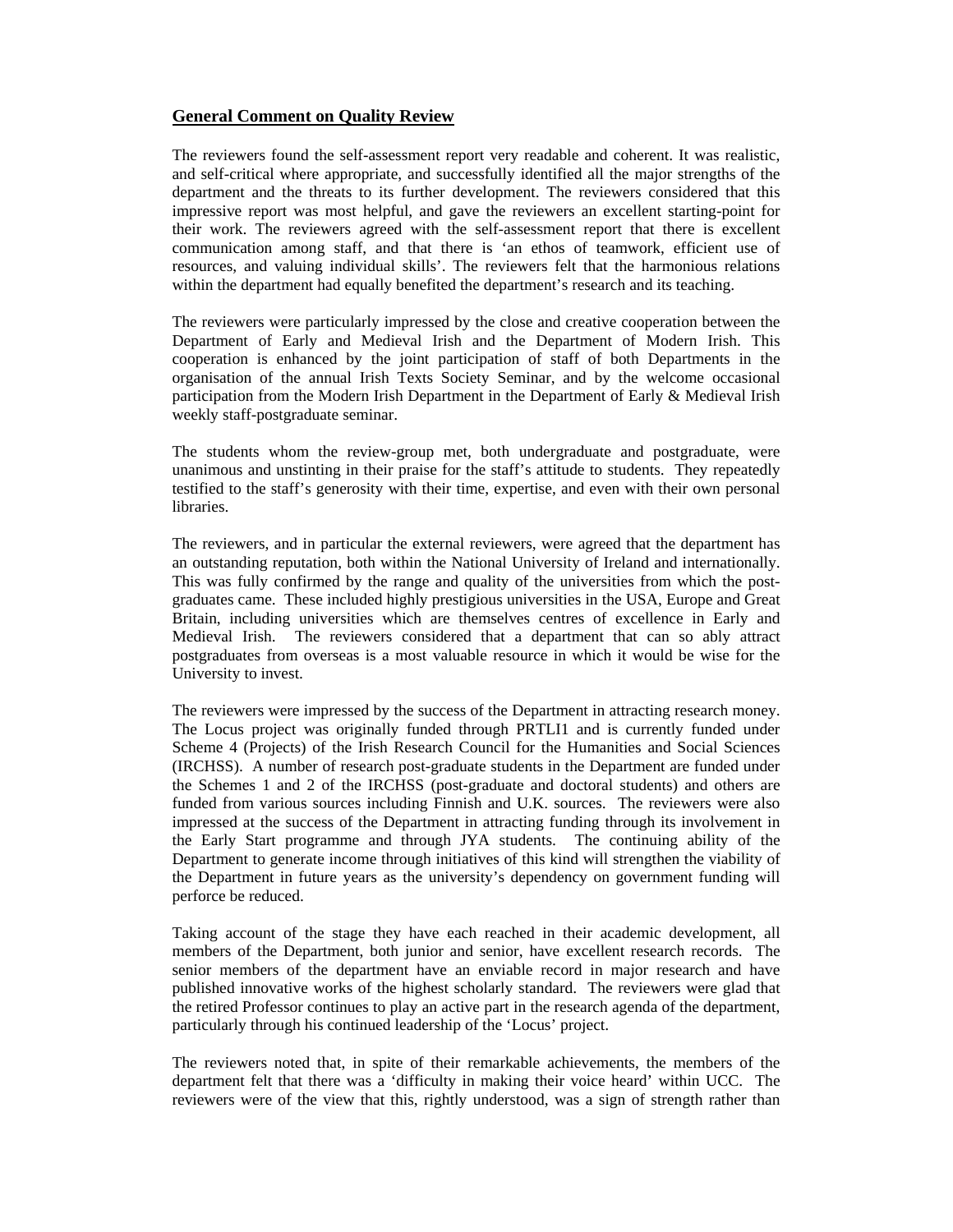weakness: the department is evidently fully and creatively engaged in excellent teaching and in the development of the subject. It is evident that the students from other departments, such as History, who come looking for instruction in Early and Medieval Irish, get an excellent reception and outstanding teaching. The reviewers hoped that, partially as a result of the present review, the College will make efforts to demonstrate to the department that their feeling, that it is difficult to make their voice heard, will be shown to be unfounded. The reviewers were unanimous in the view that the department is an outstanding centre of excellence, both in research and in teaching, within the Arts Faculty, and that the successful consolidation and development of the subject is, and should continue to be, central to the development of the Humanities in the College.

## **Progress on Implementation of Recommendations for Improvement**

A meeting to discuss progress made in implementing recommendations for improvement arising from the review of the Department of Early  $\&$  Medieval Irish was held on  $6<sup>th</sup>$  January 2006.

Present: Professor M. Herbert, Head, Department of Early & Medieval Irish Professor D. Cox, Acting Head, College of Arts, Celtic Studies & Social Sciences Dr. N. M. Ryan, Director of Quality Promotion

*Abbreviations*

*QPC: Quality Promotion Committee* 

*PRG: Peer Review Group ACSSS: Arts, Celtic Studies & Social Sciences* 

| <b>Recommendation of PRG</b>                                                                                                                                                                                                                                                                  | <b>Recommendation of QPC</b>                                                                                                  | <b>Follow-up Report January '06</b>                                                                                                                                                                                                                                                                                                                                                                                                                      |
|-----------------------------------------------------------------------------------------------------------------------------------------------------------------------------------------------------------------------------------------------------------------------------------------------|-------------------------------------------------------------------------------------------------------------------------------|----------------------------------------------------------------------------------------------------------------------------------------------------------------------------------------------------------------------------------------------------------------------------------------------------------------------------------------------------------------------------------------------------------------------------------------------------------|
| That the UCC Authorities<br>help and encourage the<br>Department of Early and<br>Medieval Irish, under the<br>auspices of the East-West<br>dimension of the Anglo-Irish<br>agreement, to reinstate the<br>Celtic Studies network<br>which worked well in the<br>1980s.                        | Endorsed.<br>The QPC recommended that the<br>Department take the initiative<br>and make appropriate<br>suggestions for action | On-going.<br>The Department has acquired<br>another partner, which will lead<br>to developing further connections<br>to universities in Wales. The<br>Celtic Studies Network is an EU<br>matter, and some progress is<br>being made through EU links.                                                                                                                                                                                                    |
| PRG considers that,<br>particularly in First Arts, it is<br>important to move away<br>from the more passive forms<br>of learning associated with<br>the traditional lecture format,<br>and to encourage a more<br>active engagement in<br>learning through discussion,<br>writing and debate. | Endorsed                                                                                                                      | The Department has reviewed its<br>curriculum and has implemented<br>alternative forms of continuous<br>assessment for First Year courses,<br>focussing on the acquisition of<br>understanding. The use of<br>Blackboard is becoming more<br>frequent, and the Department are<br>attempting to encourage its use as<br>an ancillary to teaching. The<br>Department seeks to avoid use of<br>Blackboard merely as a<br>repository of factual information. |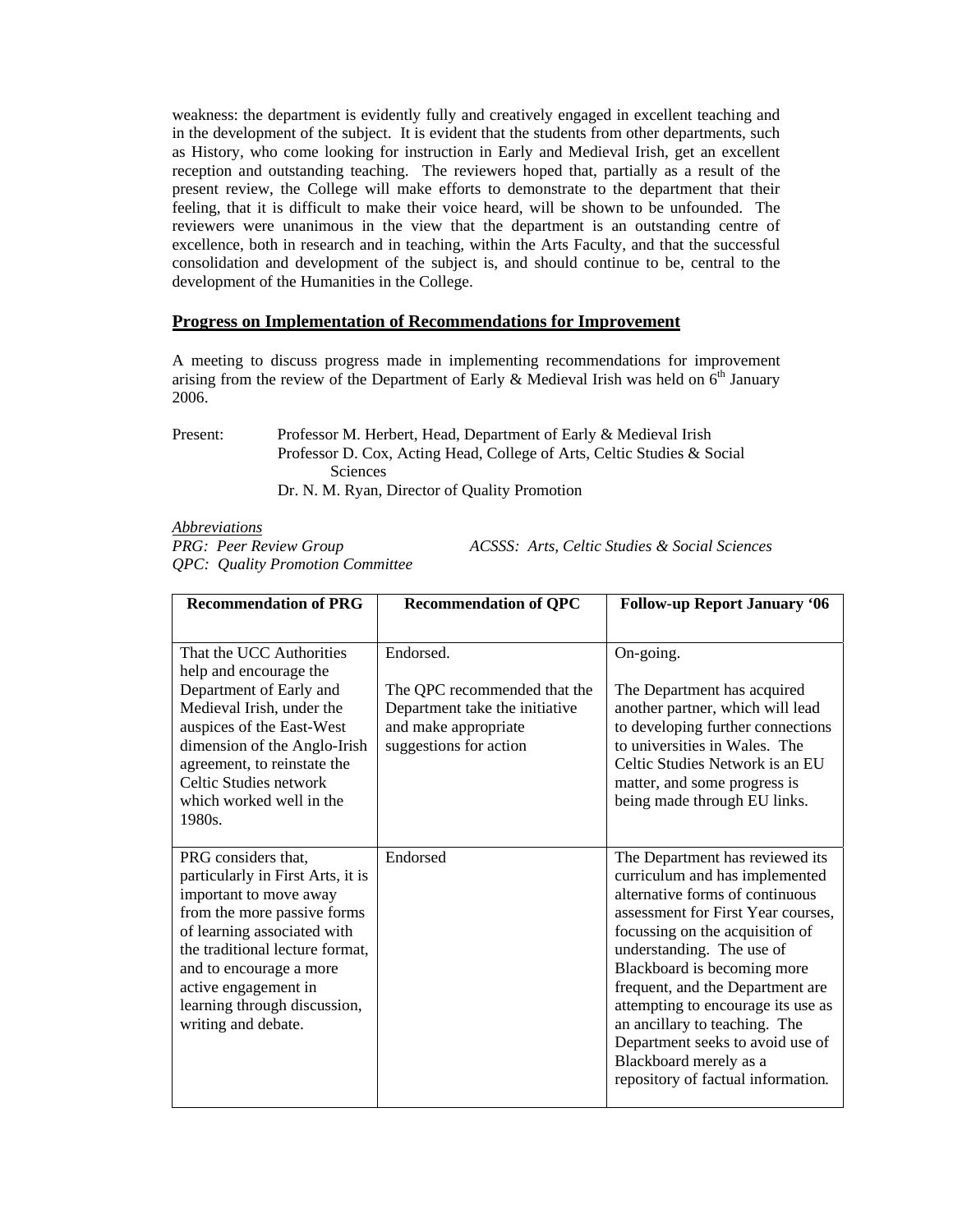| <b>Recommendation of PRG</b>                                                                                                                                                     | <b>Recommendation of QPC</b>                                                                               | <b>Follow-up Report January '06</b>                                                                                                                                                                                                                                                          |
|----------------------------------------------------------------------------------------------------------------------------------------------------------------------------------|------------------------------------------------------------------------------------------------------------|----------------------------------------------------------------------------------------------------------------------------------------------------------------------------------------------------------------------------------------------------------------------------------------------|
| That the provision of Welsh<br>on the curriculum be<br>enhanced.                                                                                                                 | Endorsed. QPC welcomed<br>positive attitude of Department<br>to the recommendation.                        | The Department continues to<br>develop this area. A visiting<br>lecturer scheme has been put in<br>place. A Medieval Welsh course<br>has been put in place for Masters<br>programmes but it is difficult to<br>progress much further without a<br>staff member specialising in this<br>area. |
| That the possibility of<br>enhanced tutorial support for<br>students be explored.                                                                                                | Endorsed and welcomed action<br>by Department                                                              | Implemented.<br>The Department has introduced<br>tutorials for the night class. The<br>Department stated that 2 <sup>nd</sup> and 3 <sup>rd</sup><br>Year classes are conducted in a<br>discursive manner and this<br>obviates the need for tutorials.                                       |
| That the Department<br>establish close working<br>relations with the<br>administrators of the PRTLI<br>grant for 'Transmissions and<br>Transformations of the<br>Ancient World'. | Endorsed.                                                                                                  | Implemented.                                                                                                                                                                                                                                                                                 |
| That the separate identity of<br>the Department of Early and<br>Medieval Irish should<br>continue to be recognized.                                                              | Very strongly endorsed                                                                                     | Implemented.                                                                                                                                                                                                                                                                                 |
| That separate budgets, under<br>two separate budget codes,<br>be allocated to the<br>Department of Early and<br>Medieval Irish and to the<br>Department of Modern Irish.         | Endorsed.                                                                                                  | Implemented                                                                                                                                                                                                                                                                                  |
| That the vacant Chair in<br>Early & Medieval Irish be<br>filled as a matter of urgency.                                                                                          | Endorsed. QPC referred the<br>issue to the Deans-EMG for<br>consideration, acknowledging<br>the importance | Implemented.<br>Chair was advertised and filled in<br>2005.                                                                                                                                                                                                                                  |
| That the College Authorities<br>give consideration to<br>lengthening the Christmas<br>Vacation to three weeks.                                                                   | The QPC recommended that the<br>issue be considered by the<br>Registrar and Deans.                         | Implemented.<br>This is being tried on an<br>experimental basis for 2006/07<br>with a review following the<br>experiment to decide the structure<br>of the academic year for the<br>following years.                                                                                         |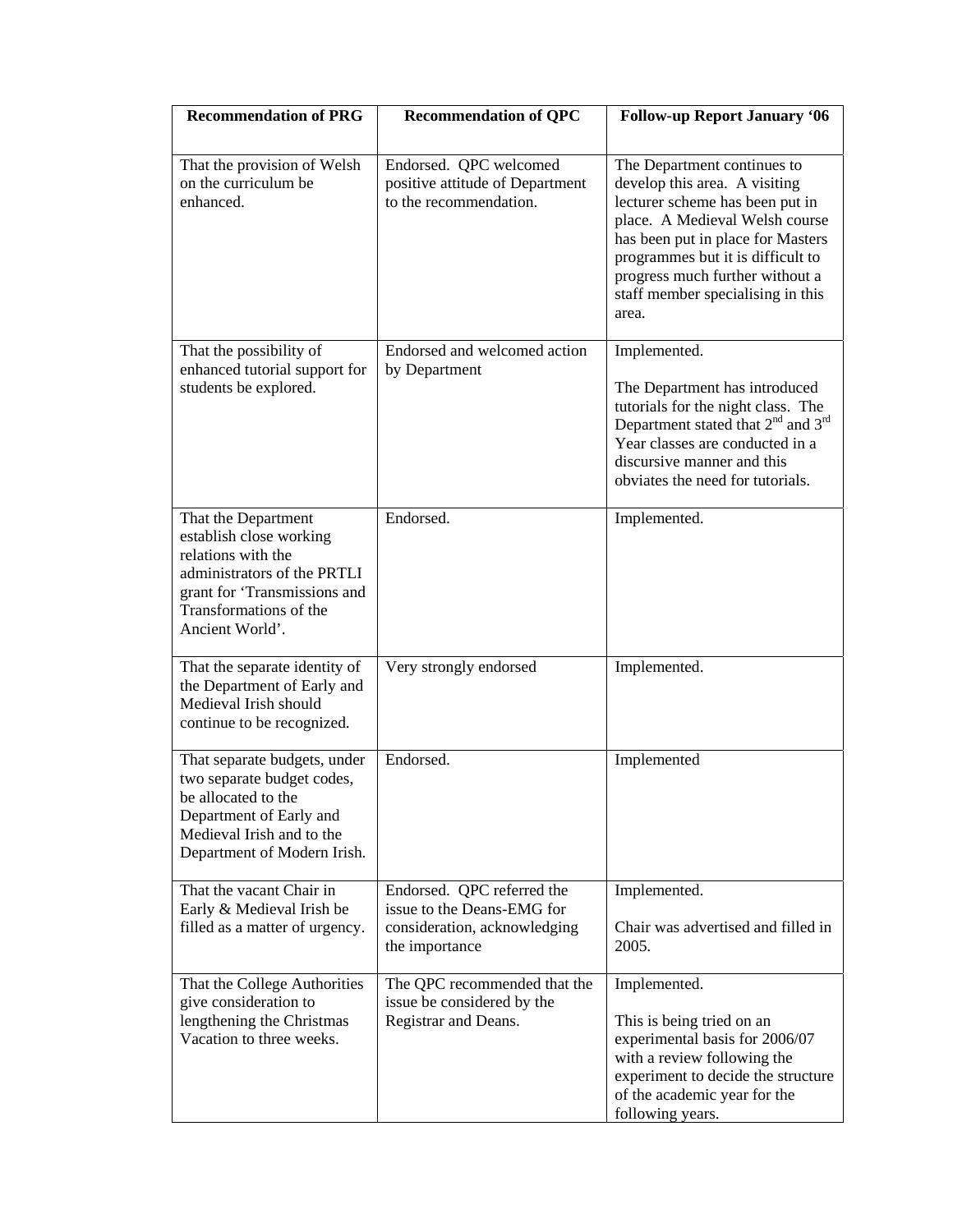| <b>Recommendation of PRG</b>                                                                                                                                                                                                                                                                                                                                                          | <b>Recommendation of QPC</b>                                                                                                                                                                                                                                                                                                          | <b>Follow-up Report January '06</b>                                                                                                                                                                                                                                                                                                                                                                                                                                                                                                                        |  |  |
|---------------------------------------------------------------------------------------------------------------------------------------------------------------------------------------------------------------------------------------------------------------------------------------------------------------------------------------------------------------------------------------|---------------------------------------------------------------------------------------------------------------------------------------------------------------------------------------------------------------------------------------------------------------------------------------------------------------------------------------|------------------------------------------------------------------------------------------------------------------------------------------------------------------------------------------------------------------------------------------------------------------------------------------------------------------------------------------------------------------------------------------------------------------------------------------------------------------------------------------------------------------------------------------------------------|--|--|
|                                                                                                                                                                                                                                                                                                                                                                                       |                                                                                                                                                                                                                                                                                                                                       |                                                                                                                                                                                                                                                                                                                                                                                                                                                                                                                                                            |  |  |
|                                                                                                                                                                                                                                                                                                                                                                                       |                                                                                                                                                                                                                                                                                                                                       |                                                                                                                                                                                                                                                                                                                                                                                                                                                                                                                                                            |  |  |
| That the possibility of an<br>introduction of a reading<br>week be discussed at the<br>level of the Faculty of Arts,<br>but if such a development<br>occurs, it would be important<br>to ensure that the overall<br>student experience be<br>maintained at its current high<br>level and that no dilution<br>occur in the course quality or<br>in the length of the teaching<br>year. | QPC referred this<br>recommendation to the Dean of<br>the Arts Faculty for<br>consideration. The QPC<br>strongly endorsed the view of<br>the PRG that the "overall<br>student experience be<br>maintained at its current high<br>level and that no dilution occur<br>in the course quality or in the<br>length of the teaching year." | The Acting Head of the College<br>of ACSSS affirmed that it is the<br>policy of the College to ensure<br>that the quality of the student<br>experience is maintained, and<br>also that the student is exposed to<br>a variety of learning experiences<br>as well as teaching in the course<br>of the teaching year. The Acting<br>Head prefers the use of the term<br>'consultation week' which<br>implies staff must be available to<br>discuss projects, etc., while<br>noting that the precise activities<br>do depend on the particular<br>discipline. |  |  |
| That the Department should<br>be given an increased<br>proportion of the fees paid<br>by overseas students. An<br>appropriate portion of the<br>Summer School and Early<br>Start fees should be assigned<br>to the department.                                                                                                                                                        | The QPC noted and welcomed<br>the comment from the Dean of<br>Arts which confirmed that the<br>Department are receiving an<br>increased proportion of the fees<br>from the current year.                                                                                                                                              | Implemented.                                                                                                                                                                                                                                                                                                                                                                                                                                                                                                                                               |  |  |
| The College should assign<br>extra space to the<br>Department as a matter of<br>priority.                                                                                                                                                                                                                                                                                             | Noted by QPC. The QPC<br>suggested that the Department<br>should make a submission to the<br>Space Subcommittee of the<br>Buildings Committee making a<br>case for extra space.                                                                                                                                                       | Not implemented.<br>The issue of space allocations is<br>under active consideration by the<br>Space Subcommittee of the<br>Buildings Committee for a<br>number of years. The Space<br>Subcommittee has conducted an<br>audit of the space usage of the<br>O'Rahilly Building and has yet to<br>make recommendations for<br>change in space allocation to the<br>Buildings Committee.                                                                                                                                                                       |  |  |
| That the Department should<br>gain a post-Doctoral<br>Teaching Fellow, so as to<br>release full-time members of<br>the department for regular<br>Study Leave. This<br>Fellowship might be funded<br>from increased revenue<br>from, and increased<br>departmental sharing of,<br>JYA funds. The Department                                                                            | Noted by QPC.<br>The QPC observed that when the<br>recommendation concerning the<br>allocation of fee income to the<br>Department is implemented the<br>Department will be able to use<br>the monies accruing from all<br>sources for this purpose if the<br>Department deems it<br>appropriate.                                      | The Acting Head of College<br>noted that proposals are being<br>considered in the College of<br>ACSSS to put in place a<br>Postdoctoral Fellowship Scheme.<br>The Department confirmed it<br>would consider use of some of<br>the monies accruing from JYA<br>fee income, but needs to<br>accumulate a surplus for a couple<br>of years in order to have                                                                                                                                                                                                   |  |  |